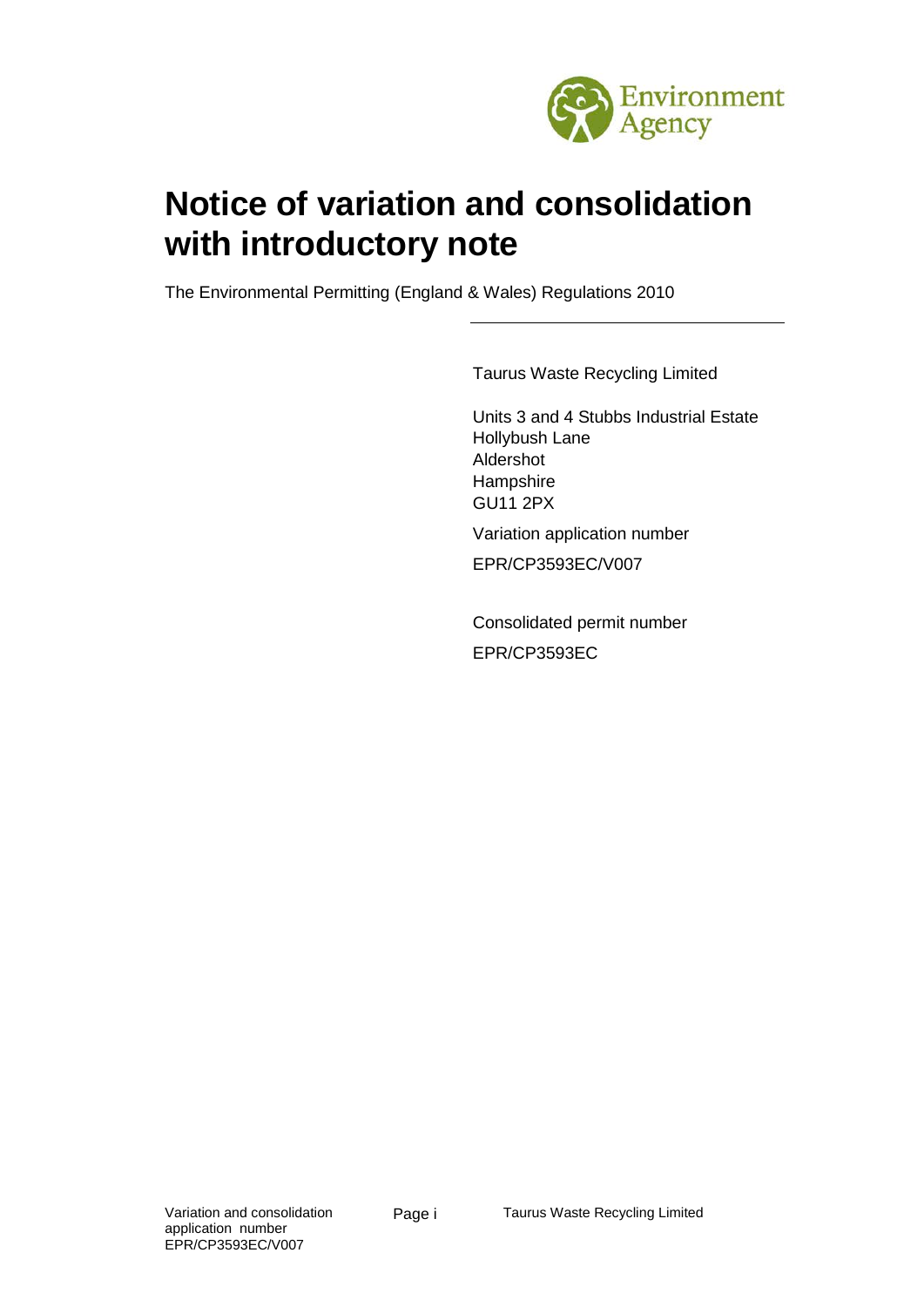## **Units 3 and 4 Stubbs Industrial Estate Consolidated permit number EPR/CP3593EC**

### **Introductory note**

#### **This introductory note does not form a part of the notice.**

The following notice gives notice of the variation of environmental permits EAWML 83069 and EAWML 83652 referred to in the status logs below and the replacement of those permits with a consolidated environmental permit.

This variation and consolidation is to combine the two currents areas known as Units 3 and 4, a bespoke permit and a Fixed Condition Licence respectively, into one bespoke permit to cover both areas and to bring all the conditions in to modern regulation. The site also used to operate under an exemption - T6 (treatment of waste wood and waste plant matter by chipping, shredding, cutting or pulverising). This is now incorporated into the permit.

The schedules specify the changes made to the permit.

The status log of a permit sets out the permitting history, including any changes to the permit reference number.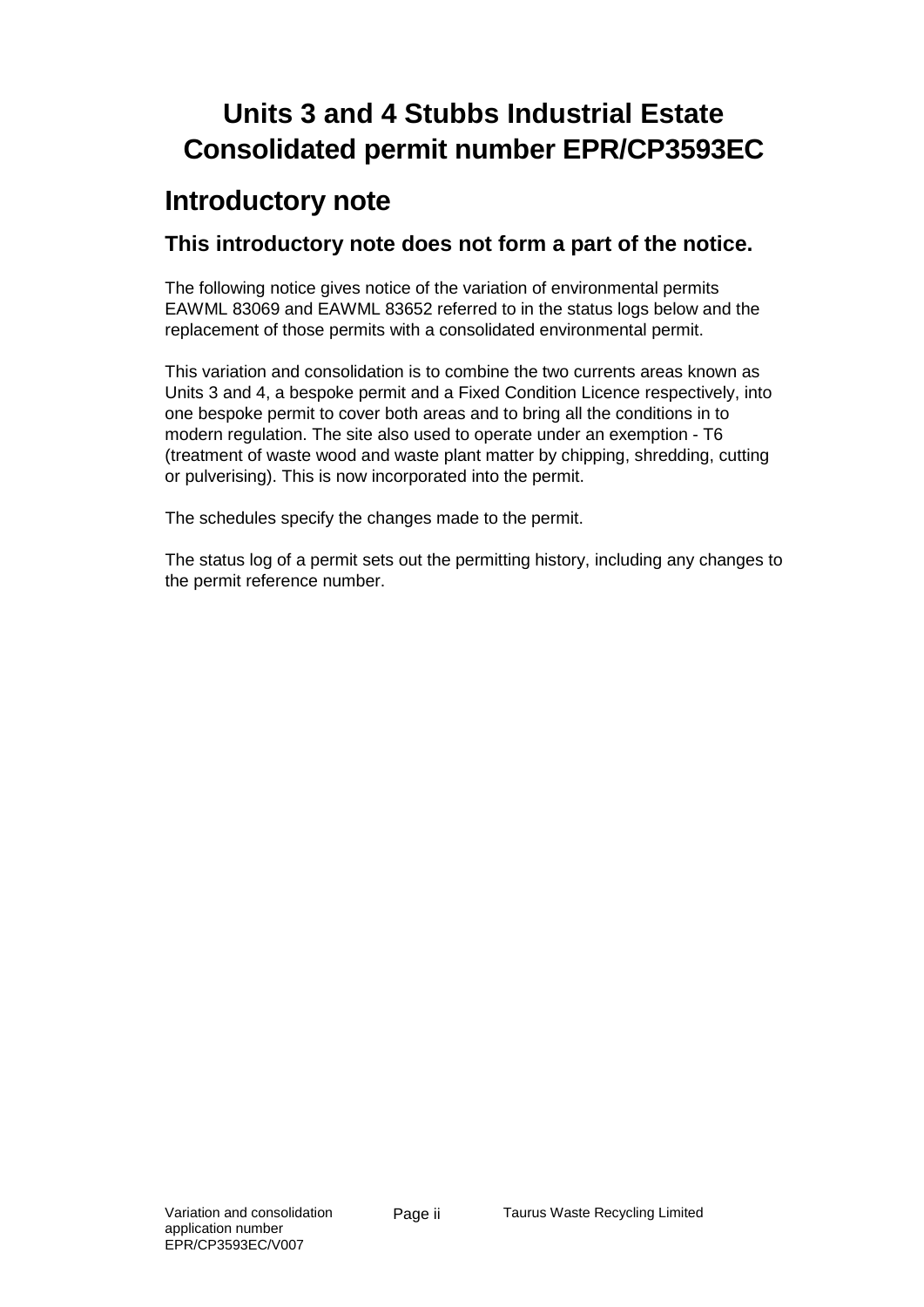| Status log of permit A: EPR/CP3593EC |             |                                      |  |  |
|--------------------------------------|-------------|--------------------------------------|--|--|
| <b>Description</b>                   | <b>Date</b> | <b>Comments</b>                      |  |  |
| COPA Licence 3/10                    | 26/03/91    | for inert and excavation waste       |  |  |
| issued                               |             | transfer station to Mr Dicker        |  |  |
| Modification                         | 17/03/93    | Process and store controlled waste   |  |  |
| determined; Licence                  |             |                                      |  |  |
| 3/10A                                |             |                                      |  |  |
| Modification                         | 19/06/96    | Add condition 11                     |  |  |
| determined; Licence                  |             |                                      |  |  |
| EAWML 83069 EPA 90                   |             |                                      |  |  |
| Modification                         | 07/04/97    | Keep, treat and deposit controlled   |  |  |
| determined; Licence                  |             | waste for Units 3 and 4              |  |  |
| EAWML 83069 EPA 90                   |             |                                      |  |  |
| Modification                         | 19/08/98    |                                      |  |  |
| determined; Licence                  |             |                                      |  |  |
| EAWML 83069 EPA 90                   |             |                                      |  |  |
| Modification                         | 03/06/99    |                                      |  |  |
| determined; Licence                  |             |                                      |  |  |
| <b>EAWML 83069</b>                   |             |                                      |  |  |
| <b>Transfer Determined</b>           | 23/09/02    | To Zebra Waste Disposal Services     |  |  |
|                                      |             | Limited                              |  |  |
| Modification                         | 24/09/02    | Increase tonnage throughput          |  |  |
| determined; Licence                  |             |                                      |  |  |
| <b>EAWML 83069</b>                   |             |                                      |  |  |
| Application                          | Duly made   | Application to vary, consolidate and |  |  |
| EPR/CP3593EC/V007                    | 16/04/13    | update the permit to modern          |  |  |
| (variation and                       |             | conditions.                          |  |  |
| consolidation)                       |             |                                      |  |  |
| Schedule 5 issued for                | 10/06/13    |                                      |  |  |
| further information                  |             |                                      |  |  |
| Response to Schedule                 | 02/07/13    | New revised EMS received.            |  |  |
| 5 received                           |             |                                      |  |  |
| Variation determined                 | 02/08/13    | Varied and consolidated permit       |  |  |
|                                      |             | issued in modern condition format    |  |  |

| Status log of permit B: EPR/BP3499EY |           |                                        |  |  |  |
|--------------------------------------|-----------|----------------------------------------|--|--|--|
| <b>Description</b>                   |           |                                        |  |  |  |
| Application received                 | Duly made | Application for inert and excavation   |  |  |  |
|                                      | 10/06/06  | waste transfer station with treatment. |  |  |  |
| Additional information               | 10/06/06  | Additional fees £214.20 received.      |  |  |  |
| received                             |           |                                        |  |  |  |
| Permit determined                    | 10/10/06  | Original permit issued to Taurus       |  |  |  |
| <b>EAWML 83652</b>                   |           | Waste Recycling Limited.               |  |  |  |
| Application                          | Duly made | Application to vary and update the     |  |  |  |
| EPR/BP3499EY/V002                    | 16/04/13  | permit to modern conditions.           |  |  |  |
| (variation and                       |           |                                        |  |  |  |
| consolidation)                       |           |                                        |  |  |  |
| Variation determined                 | 02/08/13  | Varied and consolidated permit         |  |  |  |
| EPR/CP3593EC                         |           | issued in modern condition format.     |  |  |  |
| End of intenductance ata             |           |                                        |  |  |  |

End of introductory note